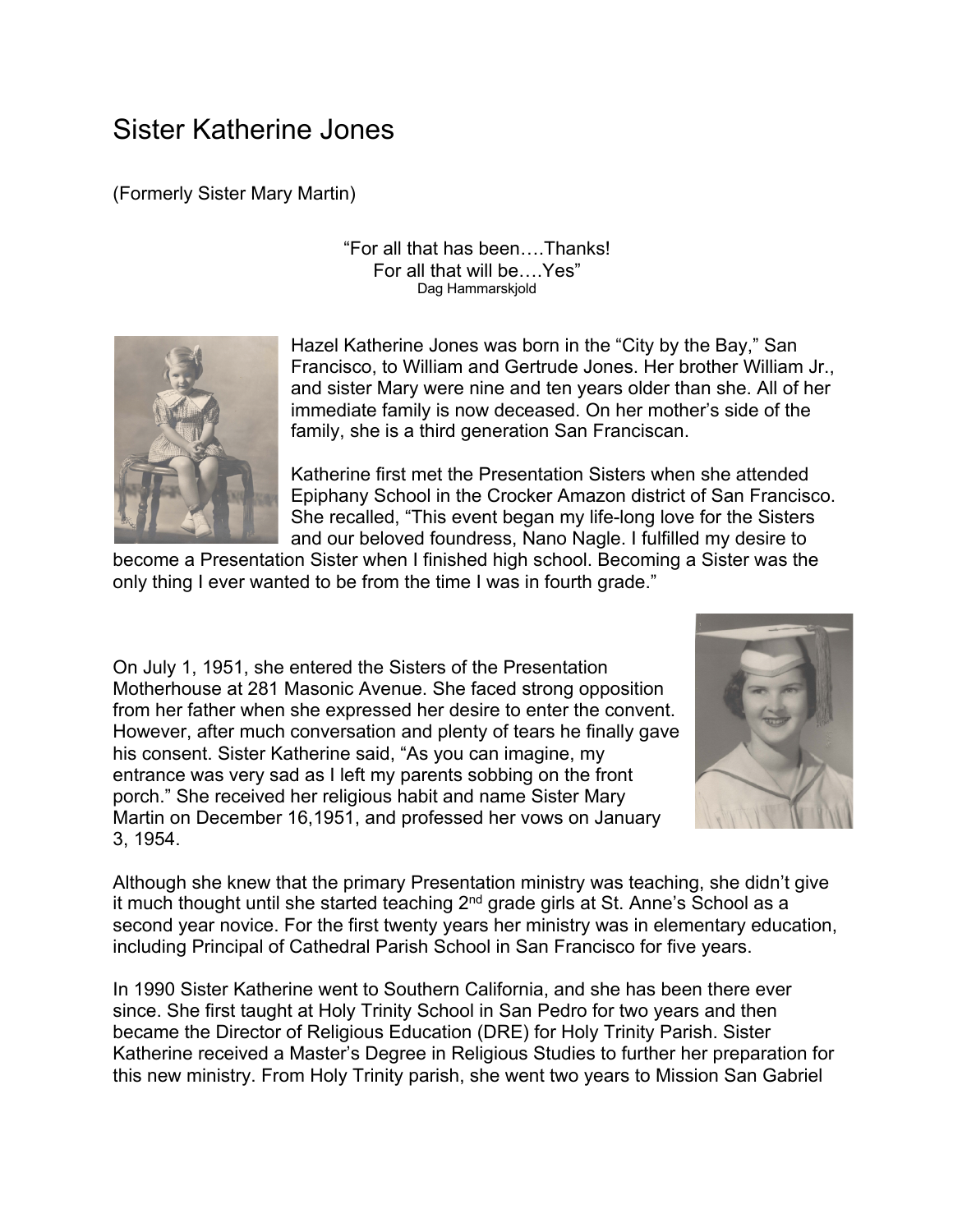as DRE and then to St. Philip the Apostle parish in Pasadena as DRE for almost twentythree years.



It was at this point that she started a totally new ministry as Religious Services Coordinator for Calvary Catholic Cemetery and Mortuary in East Los Angeles. Sister Katherine remarked, "Of all the ministries I have participated in, this one has captured my heart – serving families at the most difficult time of their lives. I can bring the compassion of Jesus and the loving ministry of Mother Nagle to them." She has learned so much about giving of herself to these grieving families. The Archdiocese (of Los Angeles) provided very excellent training programs to help her in this new ministry.

Ministering at Calvary Cemetery has been so rewarding to her spiritually that she finds it difficult to express it in words. However, she does remember her "roots," so she still loves the beautiful City by the Bay. And she is still an avid Giants, Forty Niners and Warriors fan! She says, "I thank God for calling me to religious life, keeping me faithful to my vows, and leading into the future, whatever that will be for me as a Presentation Sister."

## Ministries:

| $1953 - 1954$ | Teacher, St. Anne School, San Francisco                                |
|---------------|------------------------------------------------------------------------|
| $1954 - 1957$ | Teacher St. John School, San Lorenzo                                   |
| 1957 – 1958   | Teacher, Nativity School, Menlo Park                                   |
| $1958 - 1959$ | Teacher, St. Mary Magdalen School, Los Angeles                         |
| 1959 - 1962   | Teacher, St. Christopher School, San Jose                              |
| $1962 - 1963$ | Teacher, St. Agnes School, San Francisco                               |
| 1963 - 1964   | Teacher, St. Anne School, San Francisco                                |
| 1964 – 1965   | Teacher, Holy Trinity School, San Pedro                                |
| 1965 - 1970   | Principal and Teacher, Cathedral Presentation School,<br>San Francisco |
| 1970 - 1972   | Teacher, Holy Trinity School, San Pedro                                |
| $1972 - 1977$ | Religious Education Coordinator, Holy Trinity Parish, San Pedro        |
| 1977 - 1979   | Religious Education Coordinator, Mission San Gabriel, San Gabriel      |
| $1979 - 1985$ | Religious Education Coordinator, Holy Trinity School, San Pedro        |